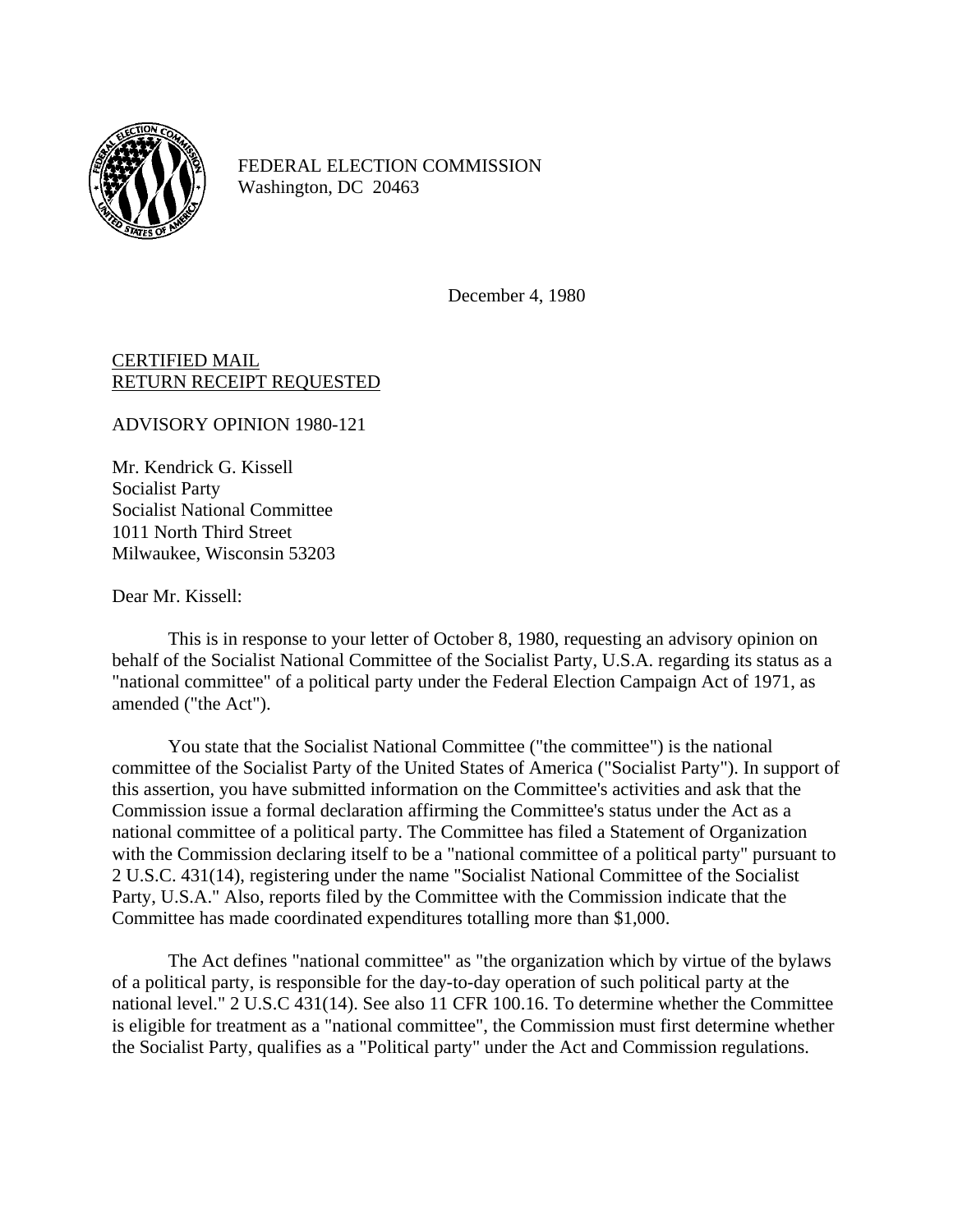"Political party" is defined by the Act as "an association, committee or organization which nominates a candidate for election to any Federal office whose name appears on the ballot as the candidate of such association, committee or organization." 2 U.S.C. 431(16). See also 11 CFR 100.17. Information provided by the Committee indicates that the Socialist Party, first founded in 1901, has nominated several Presidential candidates including Eugene Debs and Norman Thomas. Its 1976 Presidential candidate, Frank Zeidler, received nearly 6,000 votes from seven states in the general election. In 1980, the Socialist Party's Presidential and Vice Presidential nominees, David McReynolds and Diane Drufenbrock, were on the ballot in ten states. In view of its history of nominating candidates for Federal office and assuming that the names of its candidates appeared on State ballots as the candidates of the Socialist Party, the Socialist Party would be regarded as a political party under the Act. See Advisory Opinion 1980- 3 and 1975-129, copy enclosed.

Furthermore, documentation submitted by the Committee demonstrates that it is engaged in sufficient activity on the national level to satisfy the requirements established in past advisory opinions for "national committee" status under the Act. The Committee has established a national office which is responsible for administering the affairs of the Party. The Socialist Party constitution designates the Committee as "the governing body of the Party" with "final authority in all matters of principles, policies, constitution and national platform." Articles IX and VIII. In addition, the constitution describes the procedures for the establishment of State and local affiliates and their relationship with the Committee. The constitution also provides for biennial national conventions to determine party policy and national platform, elect Party officers and nominate its Presidential candidate. The Socialist Party's last convention was held February 24, [1](#page-1-0)980. Finally other information<sup>1</sup> indicates that the Party maintains a speakers bureau, disseminates party information to the public, and maintains communication channels within the Party through its publications. See Advisory Opinions 1980-3 and 1975-129; compare Advisory Opinion 1980-131, copies enclosed.

Thus, the Commission concludes that the National Committee of the Socialist Party, U.S.A. qualifies as the "national committee" of a political party under the Act. This determination of national committee status is applicable only with regard to the contribution limitations of 2 U.S.C. 441a and the national party expenditure limitations under 2 U.S.C. 441a(d). Since no specific transaction or activity relating to chapters 95 or 96 of the Internal Revenue Code of 1954 was presented, this advisory opinion does not reach any issues as to the eligibility of the Socialist Party's Presidential candidate(s) to receive Federal matching funds under 26 U.S.C. 9031-9042 for use in primary elections, nor as to entitlement to general election funding under 26 U.S.C. 9001-9012. Similarly, this opinion does not reach the issue of the entitlement of the Socialist Party to receive convention financing under 26 U.S.C. 9008.

 $\overline{a}$ 

<span id="page-1-0"></span><sup>1</sup> N. Yakes and D. Akey, Encyclopedia of Associations at 951 (1980).